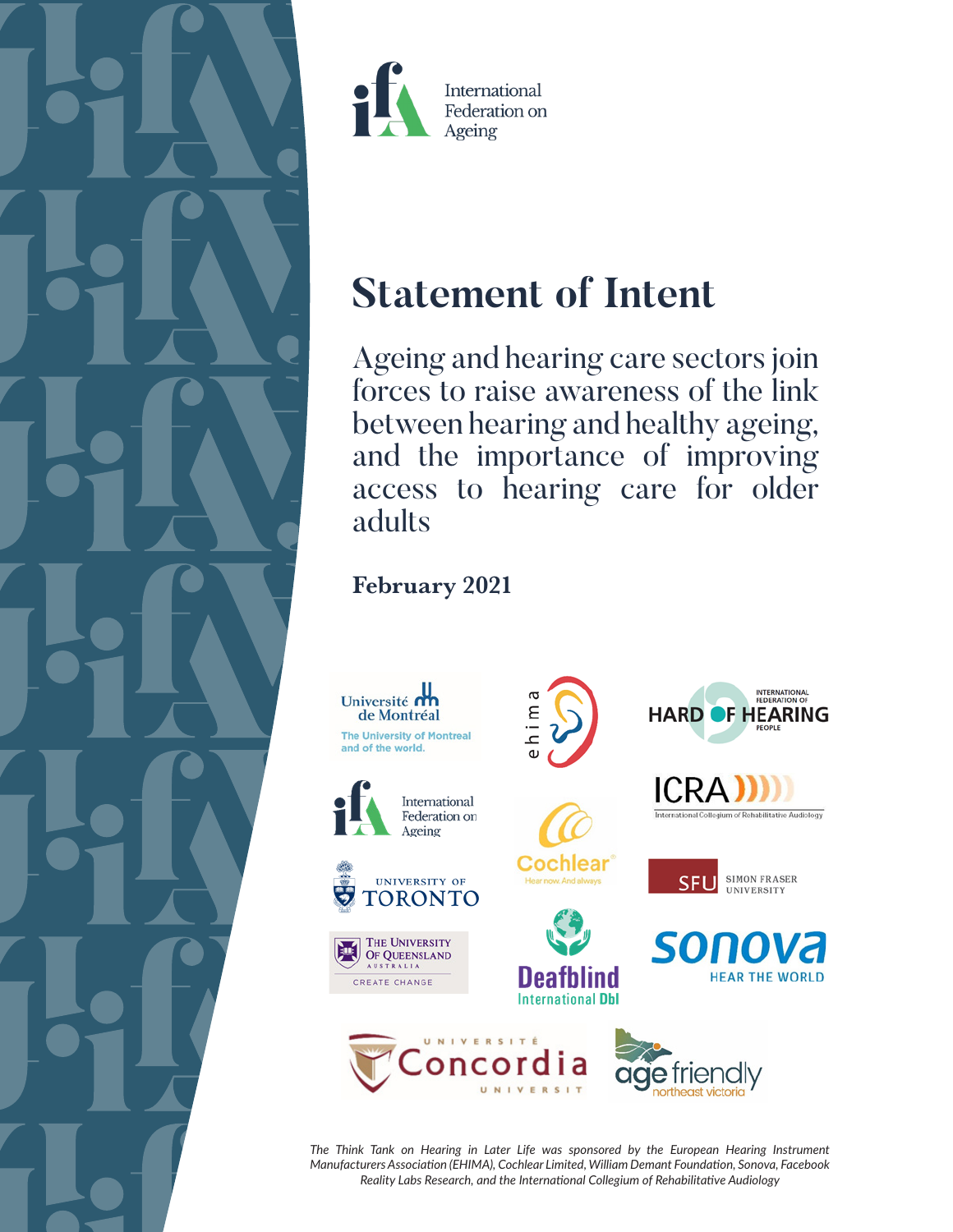<span id="page-1-0"></span>*On 9-10 November 2020, the International Federation on Ageing (IFA) and the International Collegium on Rehabilitative Audiology (ICRA) convened the Think Tank on Hearing in Later Life, gathering a group of inspiring and thoughtful leaders from across the fields of audiology, otolaryngology, psychology, dementia research, geriatric medicine, gerontology, academic, public health, government, industry, and NGOs. This statement of intent outlines why the Think Tank resolved to put in place a roadmap to build momentum and partnerships across sectors and represents a shared commitment to raising awareness of the importance of hearing care and treatment of hearing loss for older adults.*

Age- related hearing loss is the most common sensory impairment among older people and the third most common cause of 'years lived with disability'.<sup>1</sup> In fact, hearing and vision loss combined are the second largest contributor to rehabilitation needs around the world. $2$ 

Sensory capabilities, including hearing, decline with age, often starting in mid-life and increasing dramatically over the age of 80 years.<sup>[3](#page-5-0)</sup> Today, substantial hearing loss affects 466 million people,<sup>4</sup> accounting for approximately 6[5](#page-5-0)% of the global population aged 60 years and older.<sup>5</sup>

Despite a growing array of effective, cost-efficient, and accessible treatment options and technologies that assist adults with hearing loss, $6$  many older people live with undiagnosed and untreated hearing loss that compromises their daily functioning and increases their risk for various age-related health issues. Addressing hearing loss in older adults is critical to address considering the vast economic and social contributions older people make to their families and communities.<sup>[7](#page-5-0)</sup>

By 2050, the world's population of older adults is expected to reach more than 2.1 billion, a projection that will significantly increase the numbers of those with hearing loss, which can have deleterious consequences to communication, cognition, social connections, mood, mental health, and overall health and wellbeing.

The forthcoming [WHO World Report on Hearing,](https://www.who.int/deafness/world-report-hearing/en/) which will be launched on World Hearing Day, 3 March 2021, emphasizes that the functional ability of older adults is not maximized unless individuals have good hearing. The Report is expected to highlight that it is possible to have good hearing across the life course through integrated, people-centered ear and hearing care. This position aligns with the [UN Decade of Healthy Ageing](https://www.who.int/ageing/decade-of-healthy-ageing) (2021-2030) which aims to maximize the functional abilities of older people through the delivery of person-centered integrated health and social care within age-friendly environments.

Societal and policymakers' under-recognition of the connection between hearing health and healthy ageing as well as lack of knowledge of cost-effective interventions are reasons to join forces across sectors to improve hearing care access for older adults.

Using their collective capabilities and resources, this Statement of Intent represents the joint commitment of Think Tank delegates to work towards the overarching goal that *all government and non-government led policies and actions for healthy ageing include hearing care within their scope.* 

#### **Delegates commit to working towards this goal through the following key action areas:**

*1. Increase Awareness and Tackle Stigma:* There is a high and growing need for hearing care which is much higher than indicated by current demand. Responding to the need-gap starts with increasing awareness on why hearing is critical to healthy ageing and how good hearing can be achieved. Building awareness among older adults and primary health carers of the importance of routine hearing checks, available treatments and technology, rehabilitation and communication accessibility is vital. It is critical that the focus is not solely on clinical hearing care, but also creating environments that improve conditions that enable listening and good communication.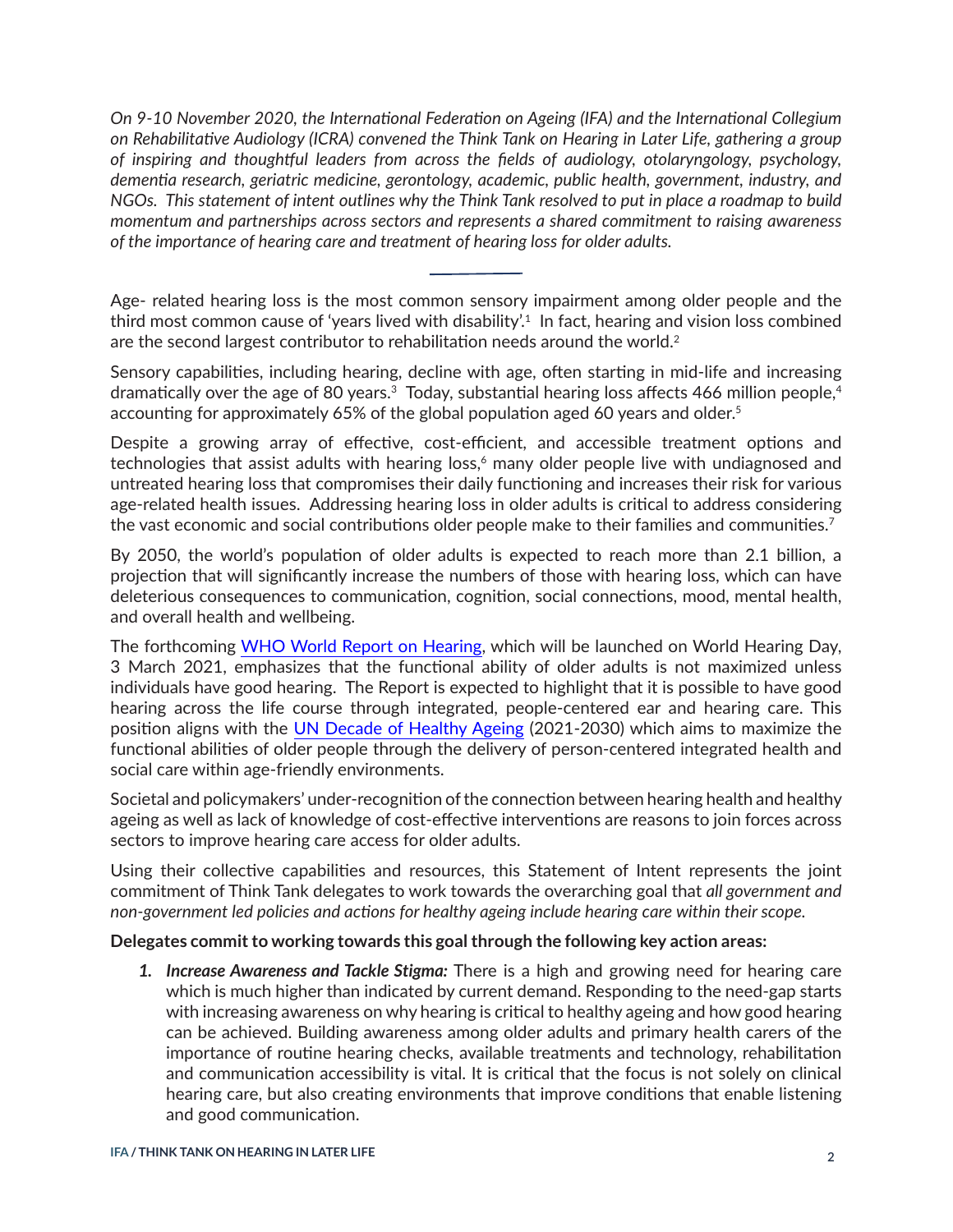<span id="page-2-0"></span>Collectively, advocacy efforts must be framed to tackle stigma surrounding hearing loss which is often compounded by ageism and other factors which may inhibit help-seeking and help-giving.

*2. Synthesize and Disseminate Knowledge to Change Practice in the Context of Healthy Ageing:* Knowledge of the importance of hearing health for older adults and available treatment options and hearing technology must be synthesized and readily available for all health care professionals. In addition, internationally recognized standards of care to provide timely diagnosis, referral and treatment of hearing loss will benefit all, including adults with severe to profound hearing loss who could benefit from cochlear implantation.

The Think Tank intends to amplify this message through international cooperation and collaboration with broader advocacy efforts emphasizing the importance of sensory functions. These messages must be contextualized in the broader context of healthy ageing, rather than solely through the "hearing" lens. It is therefore critical that hearing care be integrated within policies and practices that target the health of older adults, including specific programs such as age-friendly cities and communities, prevention of dementia and noncommunicable diseases, and assistive technologies and hearing devices for older adults.

- *3. Articulate Economic Advantages of Hearing Care and Elevating Hearing Loss as a Public Health Concern:* Unaddressed hearing loss leads to substantial costs to both the individual, families and public services.<sup>[8](#page-5-0)9</sup> Existing and new evidence on the economic case for improving access to ear and hearing care for older adults must be synthesized and clearly articulated to inform policymakers. Economic organizations such as the OECD must be leaders in highlighting hearing loss as a public health concern and underlining the substantial potential return on investment for societies that support and integrate hearing health.
- *4. Promote Equity and Access to Hearing Care:* Equity and access to hearing care (which includes technology and rehabilitative therapies) must be a fundamental responsibility for all stakeholders promoting hearing care for older persons. Inequities must be overcome by paying attention to the needs of those with inadequate access to hearing care, including those with lower income, those in rural areas, and members of indigenous and refugee communities.
- *5. Apply Evidence to Guide Actions:* The pursuit of evidence regarding hearing loss in older adults must be continued and inform and guide actions, using age-disaggregated data (with gender, race, and other key demographic factors included) on hearing loss in later life. This evidence must include data on the importance of good hearing and functional ability, the uptake and benefits of technologies, and the effectiveness of rehabilitative interventions and social actions to promote communication accessibility in the context of age-friendly communities.

As the *World Report on Hearing* is expected to emphasize, the number of people living with unaddressed hearing loss is unacceptable. Timely action is essential to prevent and address hearing loss across the life course. As next steps, Think Tank delegates will collaborate in developing a roadmap of actions aligned with the aforementioned key action areas, leading up to the IFA's [Hearing in Later Life Global Summit](https://www.ifa2021.ngo/hearing-in-later-life-summit/), taking place one day prior to the IFA 15<sup>th</sup> Global Conference on Ageing on 9 November 2021.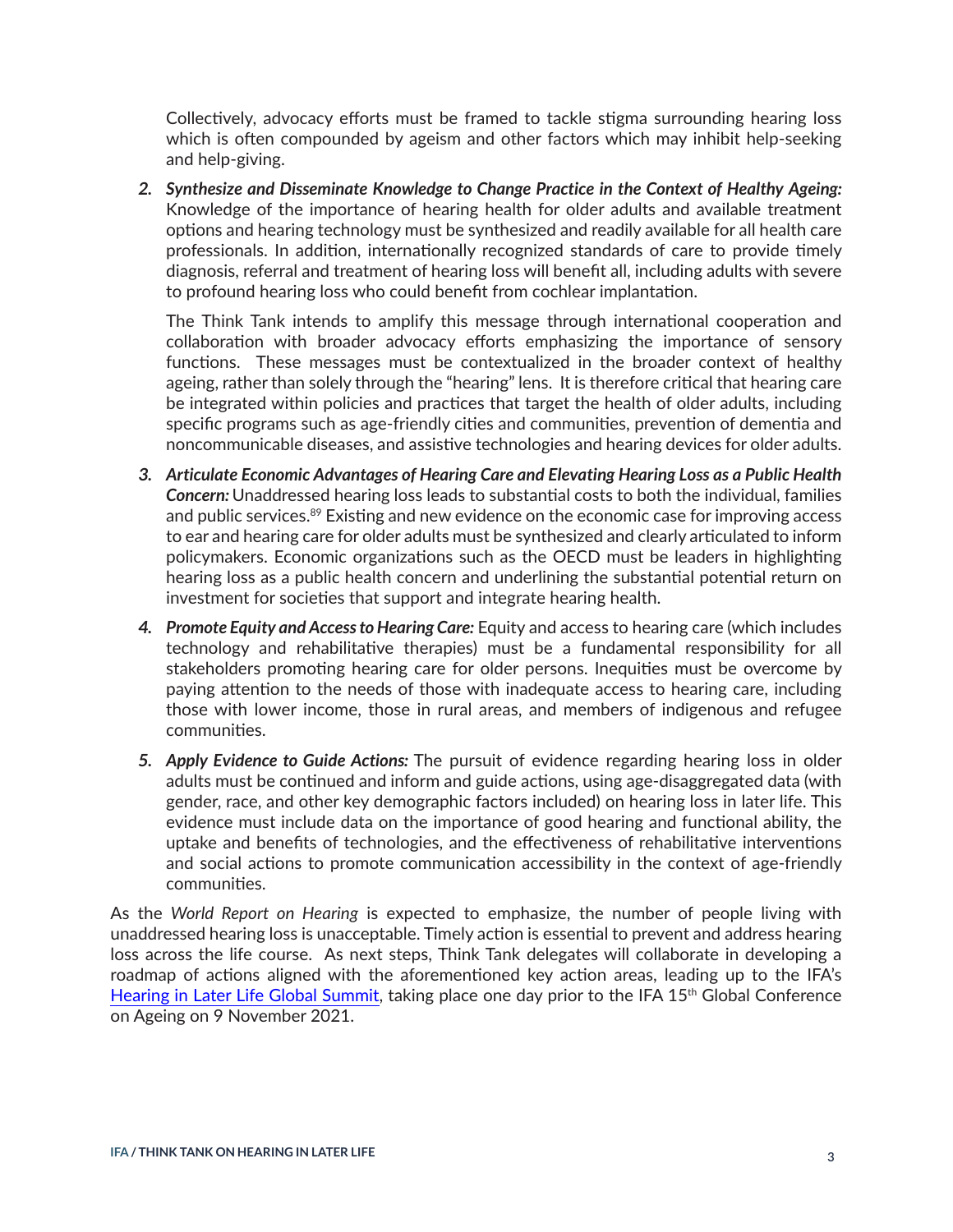#### **Think Tank on Hearing in Later Life delegates:**

**Ms Megan Acton**, Program Manager, International Federation on Ageing

**Dr Sue Archbold**, Independent Consultant

**Dr Jane Barratt**, Secretary General, International Federation on Ageing

**Dr B Lynn Beattie**, Professor Emerita, Division of Geriatric Medicine, University of British Columbia

**Mr Nikolai Bisgaard,** VP External Relations, GN Hearing

**Dr Kathleen Brasher**, Principal Strategic Advisory, Age-Friendly Northeast Victoria

**Dr Matthew Bromwich**, Founder, SHOEBOX | Surgeon, CHEO

**Dr Shelly Chadha,** Prevention of Deafness and Hearing Loss, World Health Organization

**Dr Patrick D'Haese**, Corporate Director of Awareness and Public Affairs, MED-EL

**Ms Julie Ligeti**, Global Manager Public Advocacy, Cochlear Limited

**Dr Frank Lin**, Professor and Director, Cochlear Center for Hearing and Public Health, Johns Hopkins University

**Professor Gillian Livingston,** Professor of Psychiatry of Older People, University College London

**Dr Thomas Lunner,** Research Scientist and Research Manager, Facebook Reality Labs Research

**Professor Catherine McMahon,** Director, H:EAR (Hearing, Education, Application Research) Centre and Audiology, Macquarie **University** 

**Professor Louise Hickson**, Associate Dean External Engagement, Department of Health and Behavioural Sciences, University of Queensland

**Dr Michael Hodin,** CEO, Global Coalition on Aging

**Dr Meredith Holcomb**, Chair of the Board of Directors, Cochlear Implant Alliance (ACIA) | Director, Hearing Implant Program, University of Miami

**Professor Yves Joannette**, Professor of Cognitive Neurosciences and Aging, Université de Montréal | Member and Former Chair, World Council on Dementia

**Dr Brian Kaplan**, Senior Vice President, Clinical Strategy and Innovation, Cochlear Limited

**Dr Stefan Launer**, Senior VP Audiology and Health Innovation, Sonova AG | Adjunct Professor, University of Queensland, Brisbane, Australia | Adjunct Professor, University of Queensland, Brisbane, Australia | Adjunct Professor University of Manchester, Manchester, UK

**Dr Samir Sinha**, Director of Geriatrics, Sinai Health System and University Health Network Professor Hans-Werner Wahl, Senior Professor and Director, Network Aging Research, Heidelberg University

**Professor Hans-Werner Wahl,** Senior Professor and Director, Network Aging Research, Heidelberg University

**Dr Ruth Warick,** President, International Federation of Hard of Hearing People

**Dr Heather Whitson**, Director, Duke Center for the Study of Aging and Human Development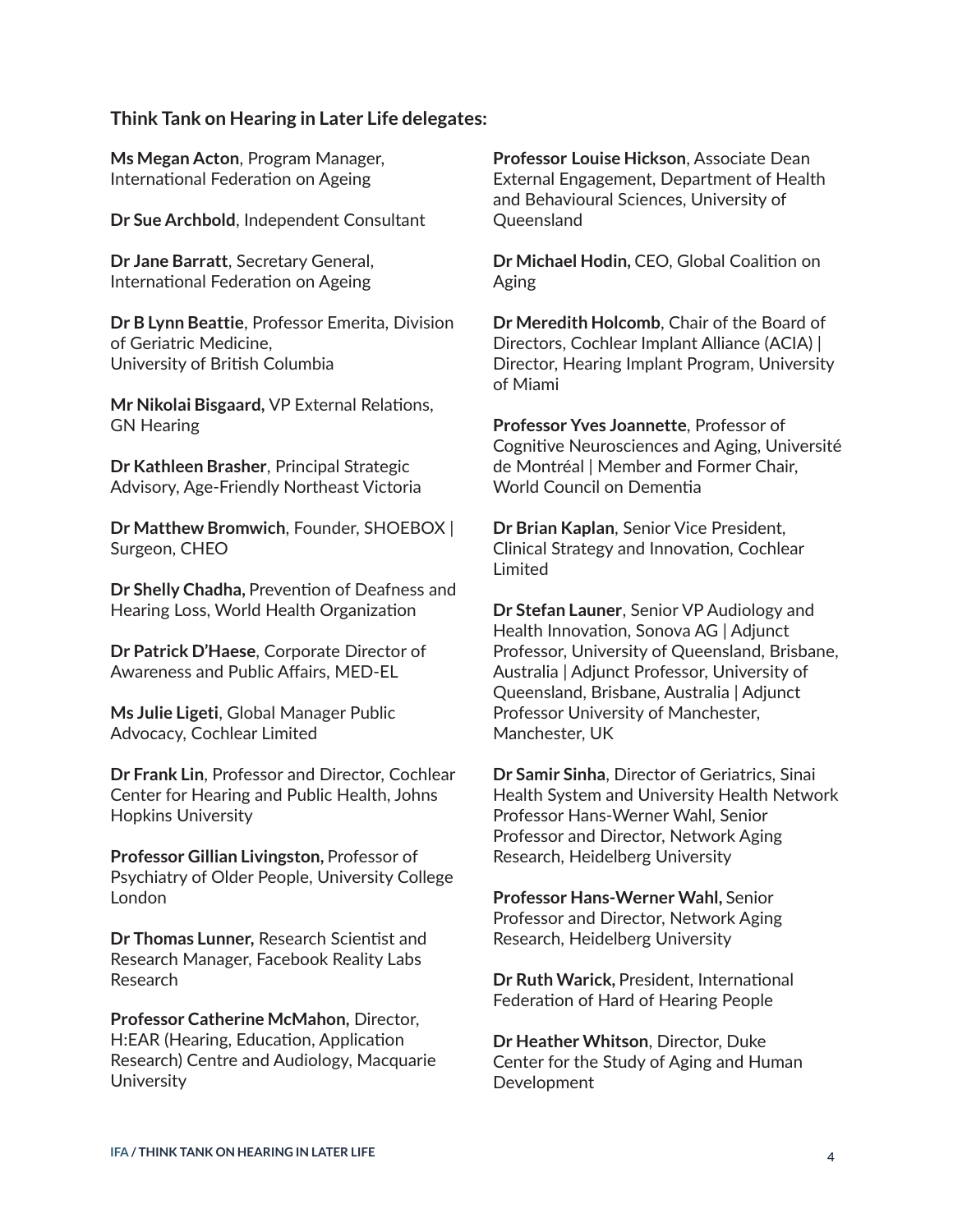**Dr Natalie Phillips**, Professor, Department of Psychology, Concordia University

**Professor Kathy Pichora-Fuller, Professor** 

**Emerita,** Department of Psychology, University of Toronto | Adjunct Professor, Department of Gerontology, Simon Fraser University | President, International Collegium of Rehabilitative Audiology (ICRA)

**Professor Blake Wilson,** Director, Duke Hearing Center | Chair, Lancet Commission on Hearing Loss

**Professor Walter Wittich,** Associate Professor, School of Optometry, Université de Montréal |Chair, Research Network of Deafblind International

**Dr Stefan Zimmer**, Secretary General, European Hearing Instrument Manufacturers Association (EHIMA)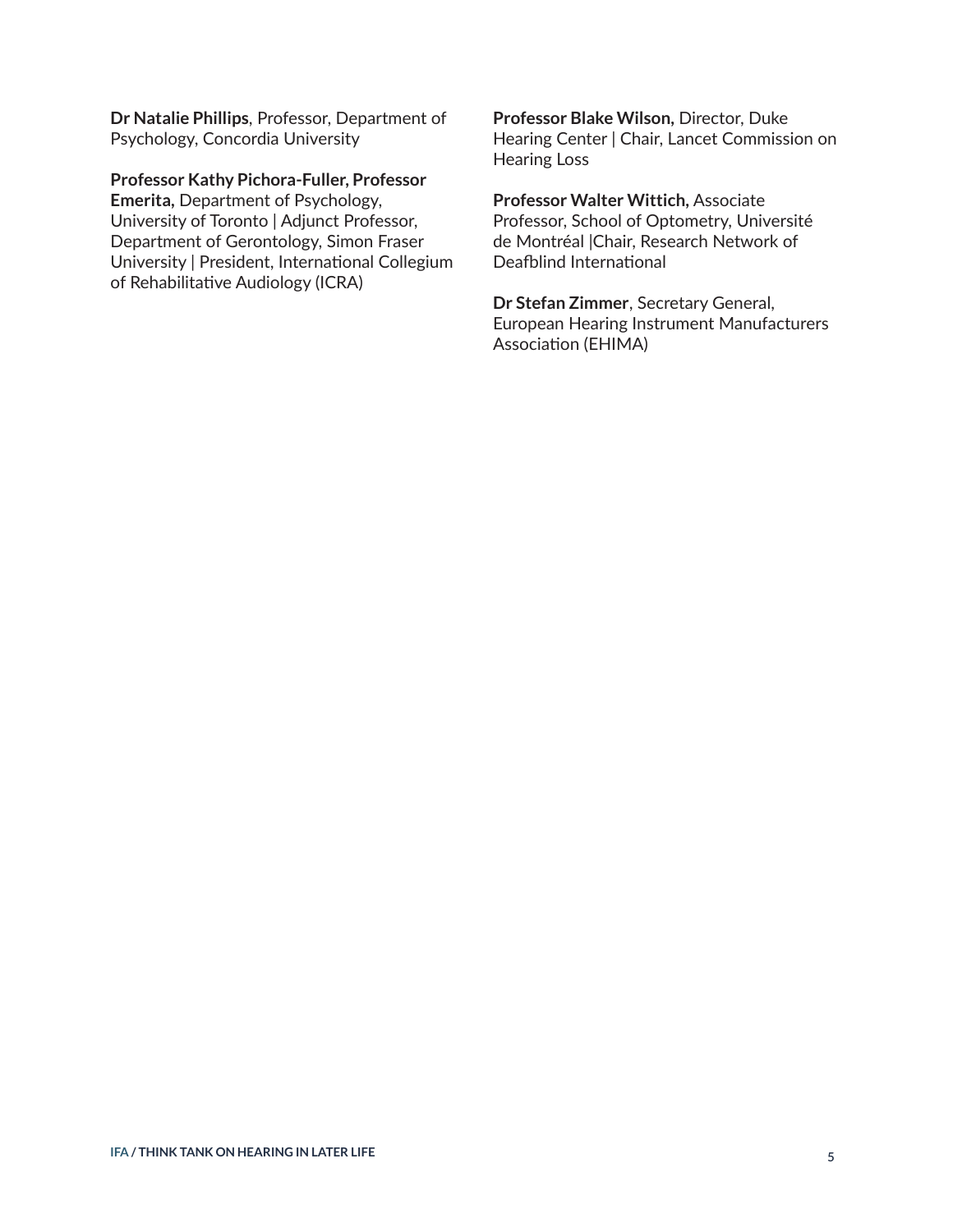### <span id="page-5-0"></span>References

[1](#page-1-0) World Health Organization (2021). YLD Estimates 2000-2019 – Global Summary Estimates. Retrieved from: https://www.who.int/data/gho/data/themes/mortality-and-global-health-estimates/global-health-estimates-leading-causes-of-dalys

[2](#page-1-0) Cieza, A., Causey, K., Kamenov, K., Hanson, S. W., Chatterji, S., & Vos, T. (2020). Global estimates of the need for rehabilitation based on the Global Burden of Disease study 2019: a systematic analysis for the Global Burden of Disease Study 2019. The Lancet, 396(10267), 2006-2017.

[3](#page-1-0) Davis, A., McMahon, C. M., Pichora-Fuller, K. M., Russ, S., Lin, F., Olusanya, B. O., ... & Tremblay, K. L. (2016). Aging and hearing health: the life-course approach. The Gerontologist, 56(Suppl\_2), S256-S267.

[4](#page-1-0) World Health Organization (2021). Deafness and hearing loss. Key facts. Retrieved from: https://www.who.int/news-room/fact-sheets/detail/deafness-and-hearing-loss#:~:text=Over%20 5%25%20of%20the%20world's,will%20have%20disabling%20hearing%20loss.

[5](#page-1-0) Chadha, S. (2020). WHO World Report on Hearing – Think Tank on Hearing in Later Life. Retrieved from: [https://www.youtube.com/watch?v=WNxrUEYpGUs&list=PLYFPhdCNd](https://www.youtube.com/watch?v=WNxrUEYpGUs&list=PLYFPhdCNdjeofIQHiFUTY6gaeo12beqtG&index=2&t=550s)[jeofIQHiFUTY6gaeo12beqtG&index=2&t=550s](https://www.youtube.com/watch?v=WNxrUEYpGUs&list=PLYFPhdCNdjeofIQHiFUTY6gaeo12beqtG&index=2&t=550s)

[6](#page-1-0) World Health Organization (2021). Deafness and hearing loss. Key facts. Retrieved from: https://www.who.int/news-room/fact-sheets/detail/deafness-and-hearing-loss#:~:text=Over%20 5%25%20of%20the%20world's,will%20have%20disabling%20hearing%20loss.

[7](#page-1-0) Cook, J. (2011). The socio‐economic contribution of older people in the UK. Working with Older People. Retrieved from https://www.emerald.com/insight/content/ doi/10.1108/13663661111191257/full/html

[8](#page-2-0) Lamb, B. Archbold, S. & O'Neill, C (2018). Spend to save: Investigating hearing technology improves lives and saves society money. A Europe wide strategy. Retrieved from: [https://www.](https://www.researchgate.net/publication/328761458_Spend_to_save_Investing_in_hearing_technology_improves_lives_and_saves_society_money_A_EUROPE_WIDE_STRATEGY) [researchgate.net/publication/328761458\\_Spend\\_to\\_save\\_Investing\\_in\\_hearing\\_technology\\_im](https://www.researchgate.net/publication/328761458_Spend_to_save_Investing_in_hearing_technology_improves_lives_and_saves_society_money_A_EUROPE_WIDE_STRATEGY)[proves\\_lives\\_and\\_saves\\_society\\_money\\_A\\_EUROPE\\_WIDE\\_STRATEGY](https://www.researchgate.net/publication/328761458_Spend_to_save_Investing_in_hearing_technology_improves_lives_and_saves_society_money_A_EUROPE_WIDE_STRATEGY)

[9](#page-2-0) Shield, B. (2019). Hearing loss – numbers and costs. Evaluation of the social and economic costs of hearing impairment. Brunel University London. Retrieved from: [https://www.ehima.com/](https://www.ehima.com/wp-content/uploads/2021/01/Hear-it-Report-Hearing-Loss-Numbers-and-Costs-2019.pdf) [wp-content/uploads/2021/01/Hear-it-Report-Hearing-Loss-Numbers-and-Costs-2019.pdf](https://www.ehima.com/wp-content/uploads/2021/01/Hear-it-Report-Hearing-Loss-Numbers-and-Costs-2019.pdf)